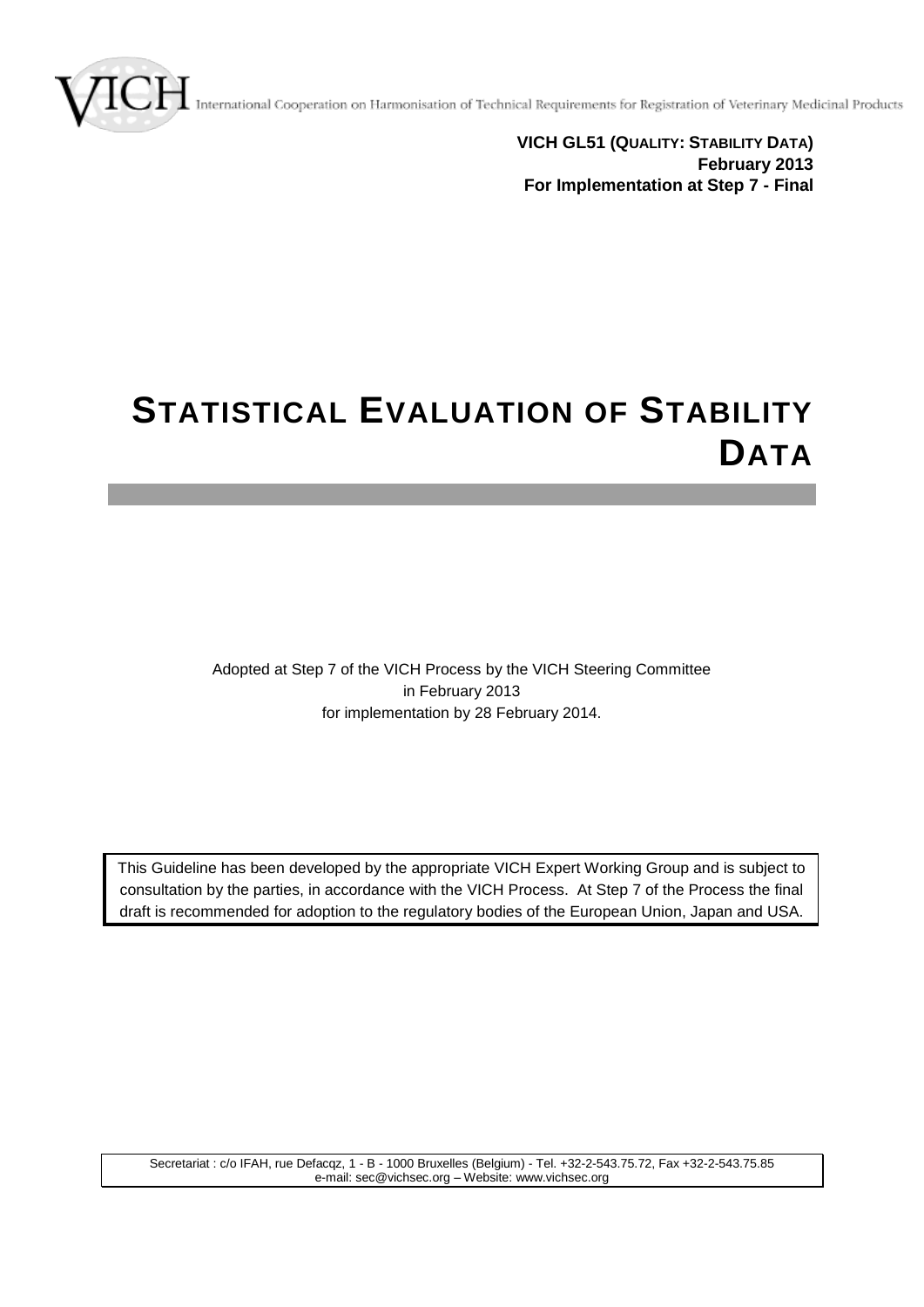## **TABLE OF CONTENTS**

|    | 1.1 |                                                                                                                                                                       |  |
|----|-----|-----------------------------------------------------------------------------------------------------------------------------------------------------------------------|--|
|    | 1.2 |                                                                                                                                                                       |  |
|    | 1.3 |                                                                                                                                                                       |  |
| 2. |     |                                                                                                                                                                       |  |
|    | 2.1 |                                                                                                                                                                       |  |
|    | 2.2 |                                                                                                                                                                       |  |
|    | 2.3 |                                                                                                                                                                       |  |
|    | 2.4 | Data Evaluation for Retest Period or Shelf Life Estimation for Drug Substances or                                                                                     |  |
|    | 2.5 | Data Evaluation for Retest Period or Shelf Life Estimation for Drug Substances or<br>Veterinary Medicinal Products Intended for Storage Below Room Temperature  7     |  |
|    | 2.6 |                                                                                                                                                                       |  |
|    |     |                                                                                                                                                                       |  |
|    |     | Decision Tree for Data Evaluation for Retest Period or Shelf Life<br>Appendix A:<br>Estimation for Drug Substances or Veterinary Medicinal Products (excluding Frozen |  |
|    |     | Examples of Statistical Approaches to Stability Data Analysis 12<br>Appendix B:                                                                                       |  |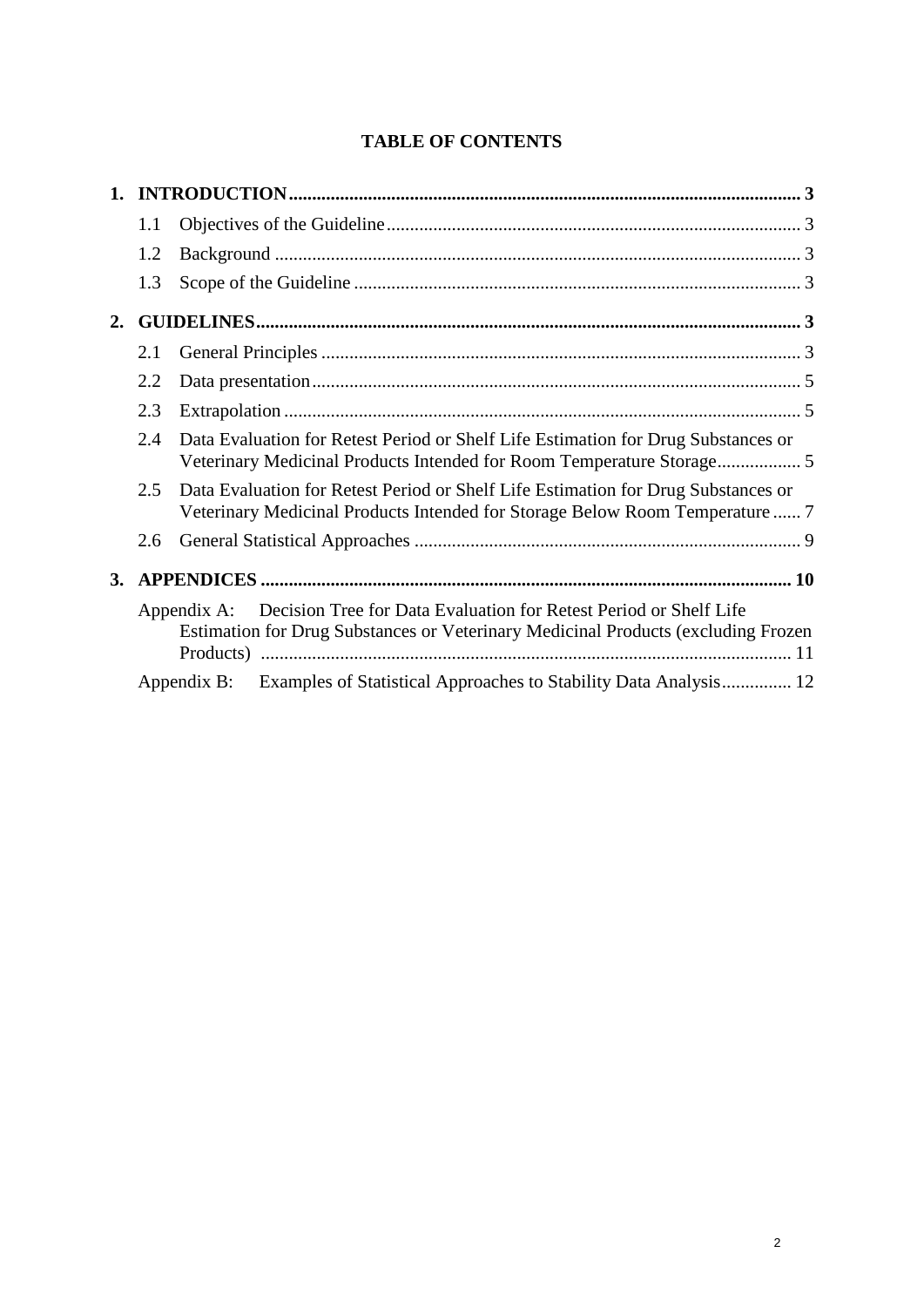## **EVALUATION OF STABILITY DATA**

## **1. INTRODUCTION**

#### **1.1 Objectives of the Guideline**

This guideline is intended to provide recommendations on how to use stability data generated in accordance with the principles detailed in the VICH guideline "GL3(R) Stability Testing of New Veterinary Drug Substances and Medicinal Products" (hereafter referred to as the parent guideline) to propose a retest period or shelf life in a registration application. This guideline describes when and how extrapolation can be considered when proposing a retest period for a drug substance or a shelf life for a veterinary medicinal product that extends beyond the period covered by "available data from the stability study under the long-term storage condition" (hereafter referred to as long-term data). Application of this guideline is entirely optional and it is up to the Applicant to decide whether or not to use statistical analysis to support the claimed retest period/shelf-life.

## **1.2 Background**

The guidance on the evaluation and statistical analysis of stability data provided in the parent guideline is brief in nature and limited in scope. The parent guideline states that regression analysis is an appropriate approach to analyzing quantitative stability data for retest period or shelf life estimation and recommends that a statistical test for batch poolability be performed using a level of significance of 0.25. However, the parent guideline includes few details and does not cover situations where multiple factors are involved in a full- or reduced-design study.

This guideline is an expansion of the guidance presented in the Evaluation sections of the parent guideline.

#### **1.3 Scope of the Guideline**

This guideline addresses the evaluation of stability data that should be submitted in registration applications for new molecular entities and associated veterinary medicinal products. The guideline provides recommendations on establishing retest periods and shelf lives for drug substances and veterinary medicinal products intended for storage at or below "room temperature"\*. It covers stability studies using single- or multi-factor designs and full or reduced designs.

\***Note:** The term "room temperature" refers to the general customary environment and should not be inferred to be the storage statement for labeling.

VICH GL39 and GL40 should be consulted for recommendations on the setting and justification of acceptance criteria, and VICH GL45 should be referenced for recommendations on the use of full- versus reduced-design studies.

#### **2. GUIDELINES**

#### 2.1 General Principles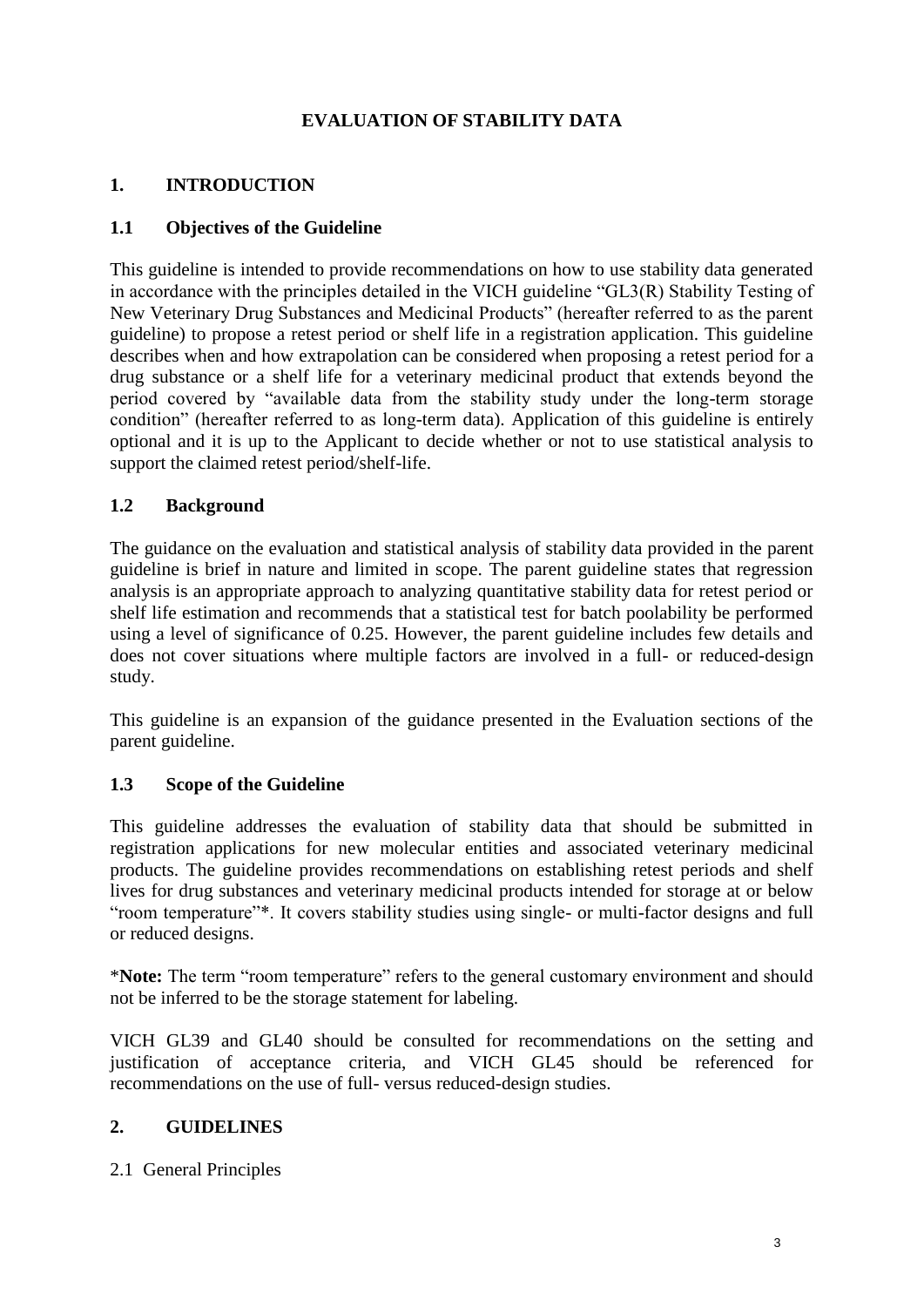The design and execution of formal stability studies should follow the principles outlined in the parent guideline. The purpose of a stability study is to establish, based on testing a minimum of three batches of the drug substance or the veterinary medicinal product, a retest period or shelf life and label storage instructions applicable to all future batches manufactured and packaged under similar circumstances. The degree of variability of individual batches affects the confidence that a future production batch will remain within acceptance criteria throughout its retest period or shelf life.

Although normal manufacturing and analytical variations are to be expected, it is important that the veterinary medicinal product be formulated with the intent to provide 100 percent of the labeled amount of the drug substance at the time of batch release. If the assay values of the batches used to support the registration application are higher than 100 percent of label claim at the time of batch release, after taking into account manufacturing and analytical variations, the shelf life proposed in the application can be overestimated. On the other hand, if the assay value of a batch is lower than 100 percent of label claim at the time of batch release, it might fall below the lower acceptance criterion before the end of the proposed shelf life.

A systematic approach should be adopted in the presentation and evaluation of the stability information. The stability information should include, as appropriate, results from the physical, chemical, biological, and microbiological tests, including those related to particular attributes of the dosage form (for example, dissolution rate for solid oral dosage forms). The adequacy of the mass balance should be assessed. Factors that can cause an apparent lack of mass balance should be considered, including, for example, the mechanisms of degradation and the stability-indicating capability and inherent variability of the analytical procedures.

The basic concepts of stability data evaluation are the same for single- versus multi-factor studies and for full- versus reduced-design studies. Data from formal stability studies and, as appropriate, supporting data should be evaluated to determine the critical quality attributes likely to influence the quality and performance of the drug substance or the veterinary medicinal product. Each attribute should be assessed separately, and an overall assessment should be made of the findings for the purpose of proposing a retest period or shelf life. The retest period or shelf life proposed should not exceed that predicted for any single attribute.

The decision tree in Appendix A outlines a stepwise approach to stability data evaluation and when and how much extrapolation can be considered for a proposed retest period or shelf life. Appendix B provides (1) information on how to analyze long-term data for appropriate quantitative test attributes from a study with a multi-factor, full or reduced design, (2) information on how to use regression analysis for retest period or shelf life estimation, and (3) examples of statistical procedures to determine poolability of data from different batches or other factors. Additional guidance can be found in the references listed; however, the examples and references do not cover all applicable statistical approaches.

In general, certain quantitative chemical attributes (e.g., assay, degradation products, preservative content) for a drug substance or a veterinary medicinal product can be assumed to follow zero-order kinetics during long-term storage<sup>1</sup>. Data for these attributes are therefore amenable to the type of statistical analysis described in Appendix B, including linear regression and poolability testing. Although the kinetics of other quantitative attributes (e.g., pH, dissolution) is generally not known, the same statistical analysis can be applied, if appropriate. Qualitative attributes and microbiological attributes are not amenable to this kind of statistical analysis.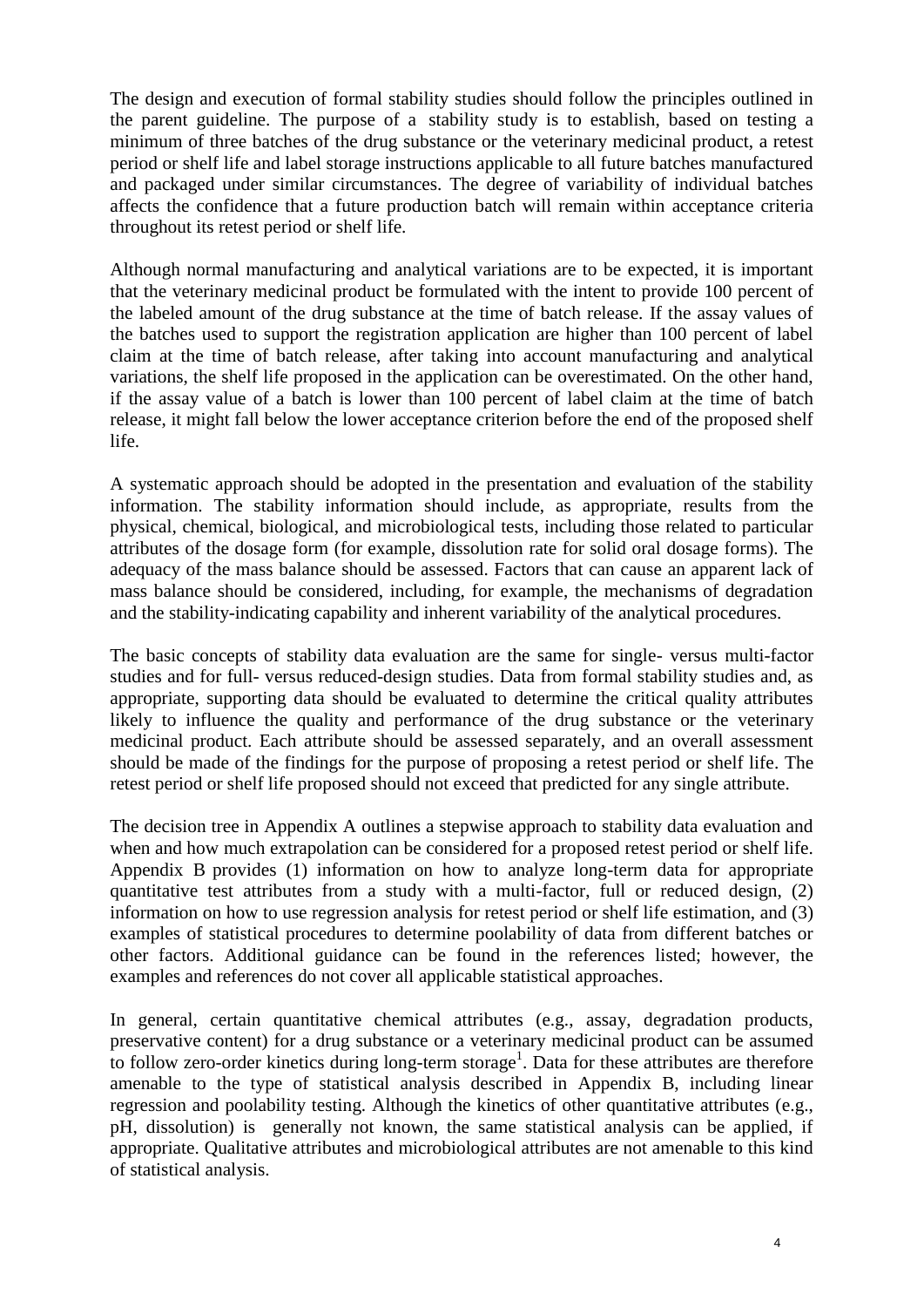The recommendations on statistical approaches in this guideline are not intended to imply that use of statistical evaluation is preferred when it can be justified to be unnecessary. However, statistical analysis can be useful in supporting the extrapolation of retest periods or shelf lives in certain situations and can be called for to verify the proposed retest periods or shelf lives in other cases.

## **2.2 Data presentation**

Data for all attributes should be presented in an appropriate format (e.g., tabular, graphical, narrative) and an evaluation of such data should be included in the application. The values of quantitative attributes at all time points should be reported as measured (e.g., assay as percent of label claim). If a statistical analysis is performed, the procedure used and the assumptions underlying the model should be stated and justified. A tabulated summary of the outcome of statistical analysis and/or graphical presentation of the long-term data should be included.

## **2.3 Extrapolation**

Extrapolation is the practice of using a known data set to infer information about future data. Extrapolation to extend the retest period or shelf life beyond the period covered by long-term data can be proposed in the application, particularly if no significant change is observed at the accelerated condition. Whether extrapolation of stability data is appropriate depends on the extent of knowledge about the change pattern, the goodness of fit of any mathematical model, and the existence of relevant supporting data. Any extrapolation should be performed such that the extended retest period or shelf life will be valid for a future batch released with test results close to the release acceptance criteria.

An extrapolation of stability data assumes that the same change pattern will continue to apply beyond the period covered by long-term data. The correctness of the assumed change pattern is critical when extrapolation is considered. When estimating a regression line or curve to fit the long-term data, the data themselves provide a check on the correctness of the assumed change pattern, and statistical methods can be applied to test the goodness of fit of the data to the assumed line or curve. No such internal check is possible beyond the period covered by long-term data. Thus, a retest period or shelf life granted on the basis of extrapolation should always be verified by additional long-term stability data as soon as these data become available. Care should be taken to include in the protocol for commitment batches a time point that corresponds to the end of the extrapolated retest period or shelf life.

#### **2.4 Data Evaluation for Retest Period or Shelf Life Estimation for Drug Substances or Veterinary Medicinal Products Intended for Room Temperature Storage**

A systematic evaluation of the data from formal stability studies should be performed as illustrated in this section. Stability data for each attribute should be assessed sequentially. For drug substances or veterinary medicinal products intended for storage at room temperature, the assessment should begin with any significant change at the accelerated condition and, if appropriate, at the intermediate condition, and progress through the trends and variability of the long-term data. The circumstances are delineated under which extrapolation of retest period or shelf life beyond the period covered by long-term data can be appropriate. A decision tree is provided in Appendix A as an aid.

#### *2.4.1 No significant change at accelerated condition*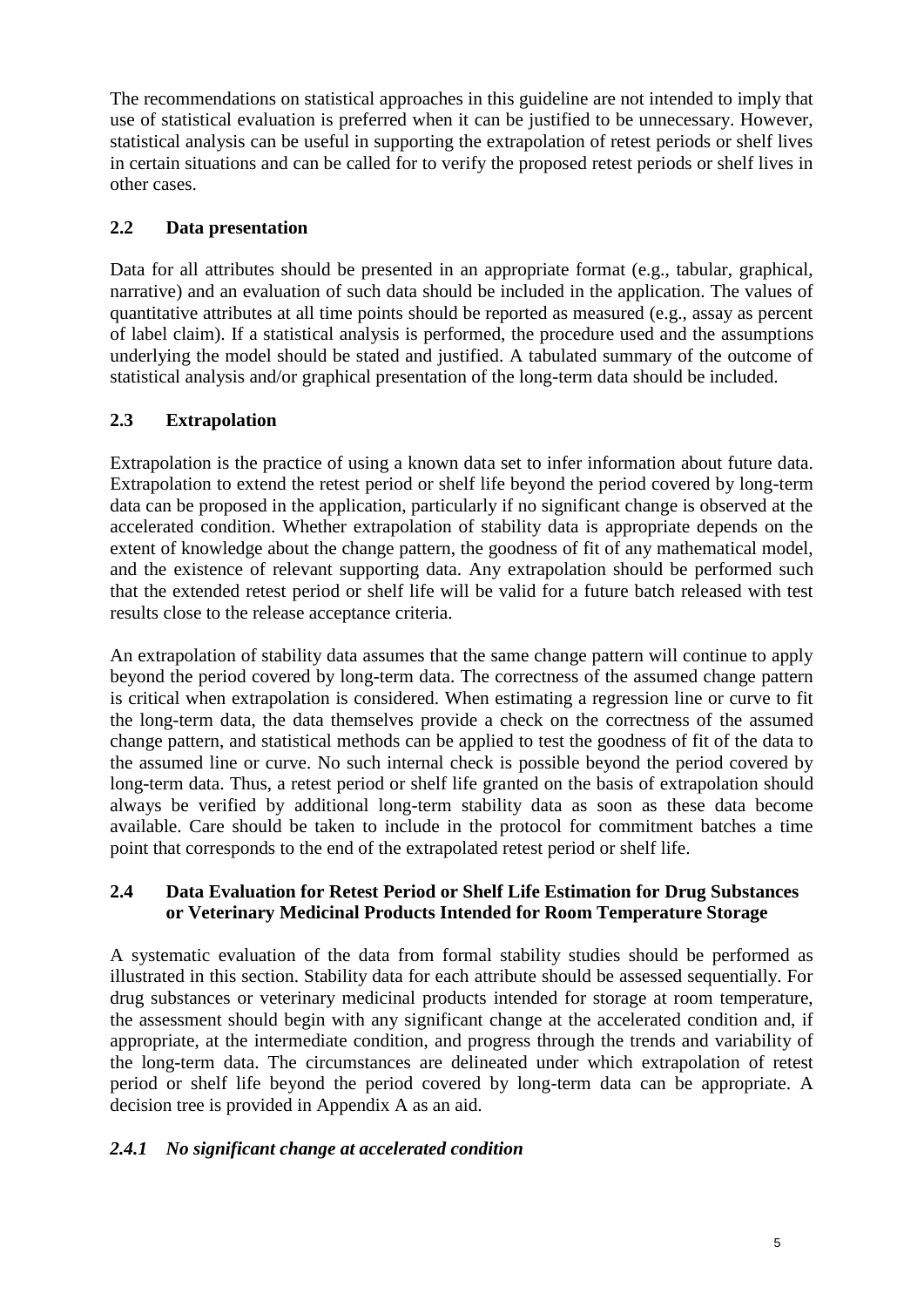Where no significant change occurs at the accelerated condition, the retest period or shelf life would depend on the nature of the long-term and accelerated data.

## *2.4.1.1 Long-term and accelerated data showing little or no change over time and little or no variability*

Where the long-term data and accelerated data for an attribute show little or no change over time and little or no variability, it might be apparent that the drug substance or the veterinary medicinal product will remain well within the acceptance criteria for that attribute during the proposed retest period or shelf life. In these circumstances, a statistical analysis is normally considered unnecessary but justification for the omission should be provided. Justification can include a discussion of the change pattern or lack of change, relevance of the accelerated data, mass balance, and/or other supporting data as described in the parent guideline. Extrapolation of the retest period or shelf life beyond the period covered by long-term data can be proposed. The proposed retest period or shelf life can be up to twice, but should not be more than 12 months beyond, the period covered by long-term data.

## *2.4.1.2 Long-term or accelerated data showing change over time and/or variability*

If the long-term or accelerated data for an attribute show change over time and/or variability within a factor or among factors, statistical analysis of the long-term data can be useful in establishing a retest period or shelf life. Where there are differences in stability observed among batches or among other factors (e.g., strength, container size and/or fill) or factor combinations (e.g., strength-by-container size and/or fill) that preclude the combining of data, the proposed retest period or shelf life should not exceed the shortest period supported by any batch, other factor, or factor combination. Alternatively, where the differences are readily attributed to a particular factor (e.g., strength), different shelf lives can be assigned to different levels within the factor (e.g., different strengths). A discussion should be provided to address the cause for the differences and the overall significance of such differences on the product. Extrapolation beyond the period covered by long-term data can be proposed; however, the extent of extrapolation would depend on whether long-term data for the attribute are amenable to statistical analysis.

• Data not amenable to statistical analysis

Where long-term data are not amenable to statistical analysis, but relevant supporting data are provided, the proposed retest period or shelf life can be up to one-and-a-half times, but should not be more than 6 months beyond, the period covered by long-term data. Relevant supporting data include satisfactory long-term data from development batches that are (1) made with a closely related formulation to, (2) manufactured on a smaller scale than, or (3) packaged in a container closure system similar to, that of the primary stability batches.

Data amenable to statistical analysis

If long-term data are amenable to statistical analysis but no analysis is performed, the extent of extrapolation should be the same as when data are not amenable to statistical analysis. However, if a statistical analysis is performed, it can be appropriate to propose a retest period or shelf life of up to twice, but not more than 12 months beyond, the period covered by longterm data, when the proposal is backed by the result of the analysis and relevant supporting data.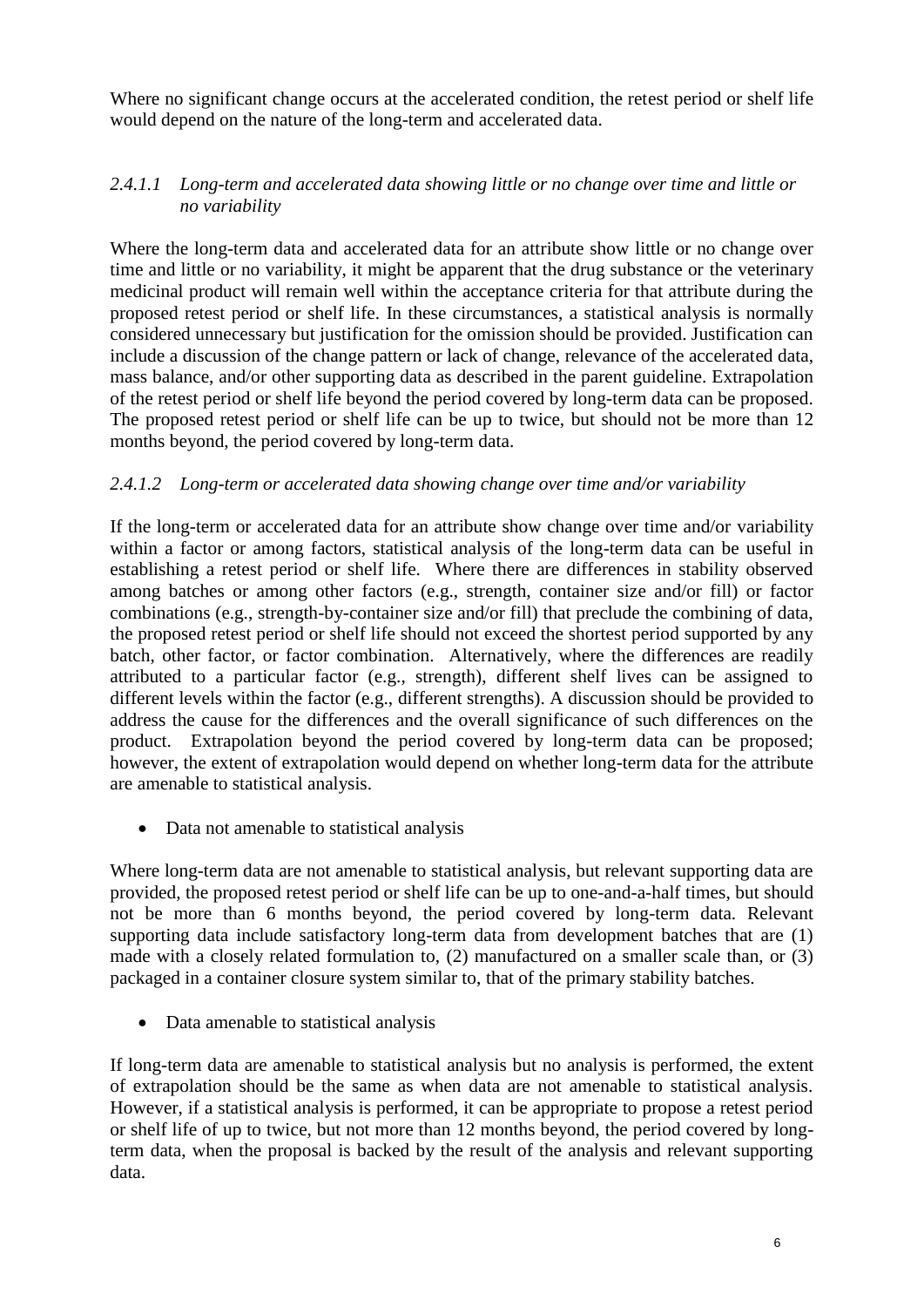## *2.4.2 Significant change at accelerated condition*

Where significant change\* occurs at the accelerated condition, the retest period or shelf life would depend on the outcome of stability testing at the intermediate condition, as well as at the long-term condition.

**\*Note:** The following physical changes can be expected to occur at the accelerated condition and would not be considered significant change that calls for intermediate testing if there is no other significant change:

softening of a suppository that is designed to melt at 37ºC, if the melting point is clearly demonstrated,

failure to meet acceptance criteria for dissolution for 12 units of a gelatin capsule or gelcoated tablet if the failure can be unequivocally attributed to cross-linking.

However, if phase separation of a semi-solid dosage form occurs at the accelerated condition, testing at the intermediate condition should be performed. Potential interaction effects should also be considered in establishing that there is no other significant change.

#### *2.4.2.1 No significant change at intermediate condition*

If there is no significant change at the intermediate condition, extrapolation beyond the period covered by long-term data can be proposed; however, the extent of extrapolation would depend on whether long-term data for the attribute are amenable to statistical analysis.

• Data not amenable to statistical analysis

When the long-term data for an attribute are not amenable to statistical analysis, the proposed retest period or shelf life can be up to 3 months beyond the period covered by long-term data, if backed by relevant supporting data.

• Data amenable to statistical analysis

When the long-term data for an attribute are amenable to statistical analysis but no analysis is performed, the extent of extrapolation should be the same as when data are not amenable to statistical analysis. However, if a statistical analysis is performed, the proposed retest period or shelf life can be up to one-and-half times, but should not be more than 6 months beyond, the period covered by long-term data, when backed by statistical analysis and relevant supporting data.

#### *2.4.2.2 Significant change at intermediate condition*

Where significant change occurs at the intermediate condition, the proposed retest period or shelf life should not exceed the period covered by long-term data. In addition, a retest period or shelf life shorter than the period covered by long-term data could be called for.

#### **2.5 Data Evaluation for Retest Period or Shelf Life Estimation for Drug Substances or Medicinal Products Intended for Storage Below Room Temperature**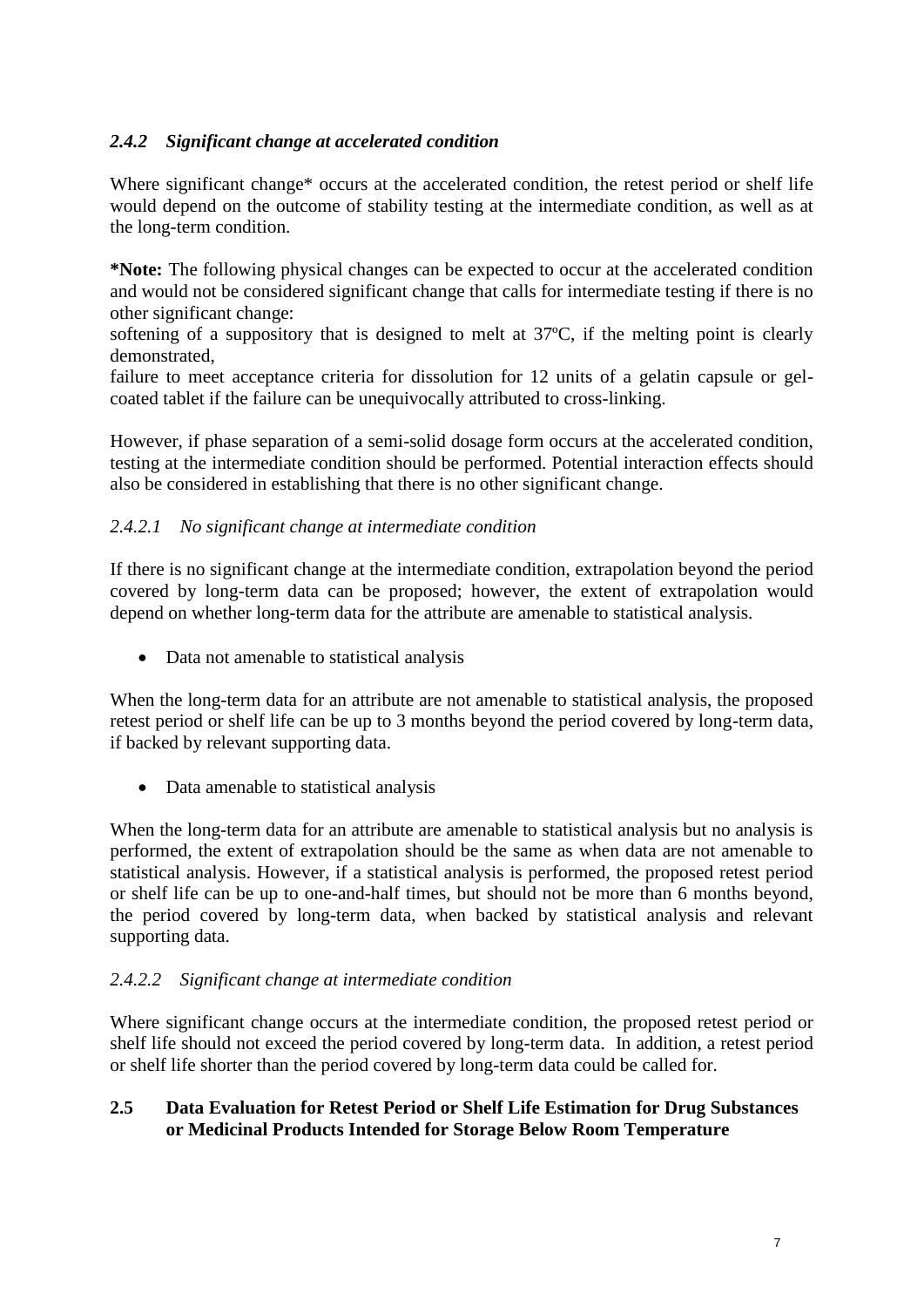## *2.5.1 Drug substances or veterinary medicinal products intended for storage in a refrigerator*

Data from drug substances or veterinary medicinal products intended to be stored in a refrigerator should be assessed according to the same principles as described in Section 2.4 for drug substances or veterinary medicinal products intended for room temperature storage, except where explicitly noted in the section below. The decision tree in Appendix A can be used as an aid.

## *2.5.1.1 No significant change at accelerated condition*

Where no significant change occurs at the accelerated condition, extrapolation of retest period or shelf life beyond the period covered by long-term data can be proposed based on the principles outlined in Section 2.4.1, except that the extent of extrapolation should be more limited.

If the long-term and accelerated data show little change over time and little variability, the proposed retest period or shelf life can be up to one-and-a-half times, but should not be more than 6 months beyond, the period covered by long-term data normally without the support of statistical analysis.

Where the long-term or accelerated data show change over time and/or variability, the proposed retest period or shelf life can be up to 3 months beyond the period covered by longterm data if (1) the long-term data are amenable to statistical analysis but a statistical analysis is not performed, or (2) the long-term data are not amenable to statistical analysis but relevant supporting data are provided.

Where the long-term or accelerated data show change over time and/or variability, the proposed retest period or shelf life can be up to one-and-a-half times, but should not be more than 6 months beyond, the period covered by long-term data if (1) the long-term data are amenable to statistical analysis and a statistical analysis is performed, and (2) the proposal is backed by the result of the analysis and relevant supporting data.

#### *2.5.1.2 Significant change at accelerated condition*

If significant change occurs between 3 and 6 months' testing at the accelerated storage condition, the proposed retest period or shelf life should be based on the long-term data. Extrapolation is not considered appropriate. In addition, a retest period or shelf life shorter than the period covered by long-term data could be called for. If the long-term data show variability, verification of the proposed retest period or shelf life by statistical analysis can be appropriate.

If significant change occurs within the first 3 months' testing at the accelerated storage condition, the proposed retest period or shelf life should be based on long-term data. Extrapolation is not considered appropriate. A retest period or shelf life shorter than the period covered by long-term data could be called for. If the long-term data show variability, verification of the proposed retest period or shelf life by statistical analysis can be appropriate. In addition, a discussion should be provided to address the effect of short-term excursions outside the label storage condition (e.g., during shipping or handling). This discussion can be supported, if appropriate, by further testing on a single batch of the drug substance or the veterinary medicinal product at the accelerated condition for a period shorter than 3 months.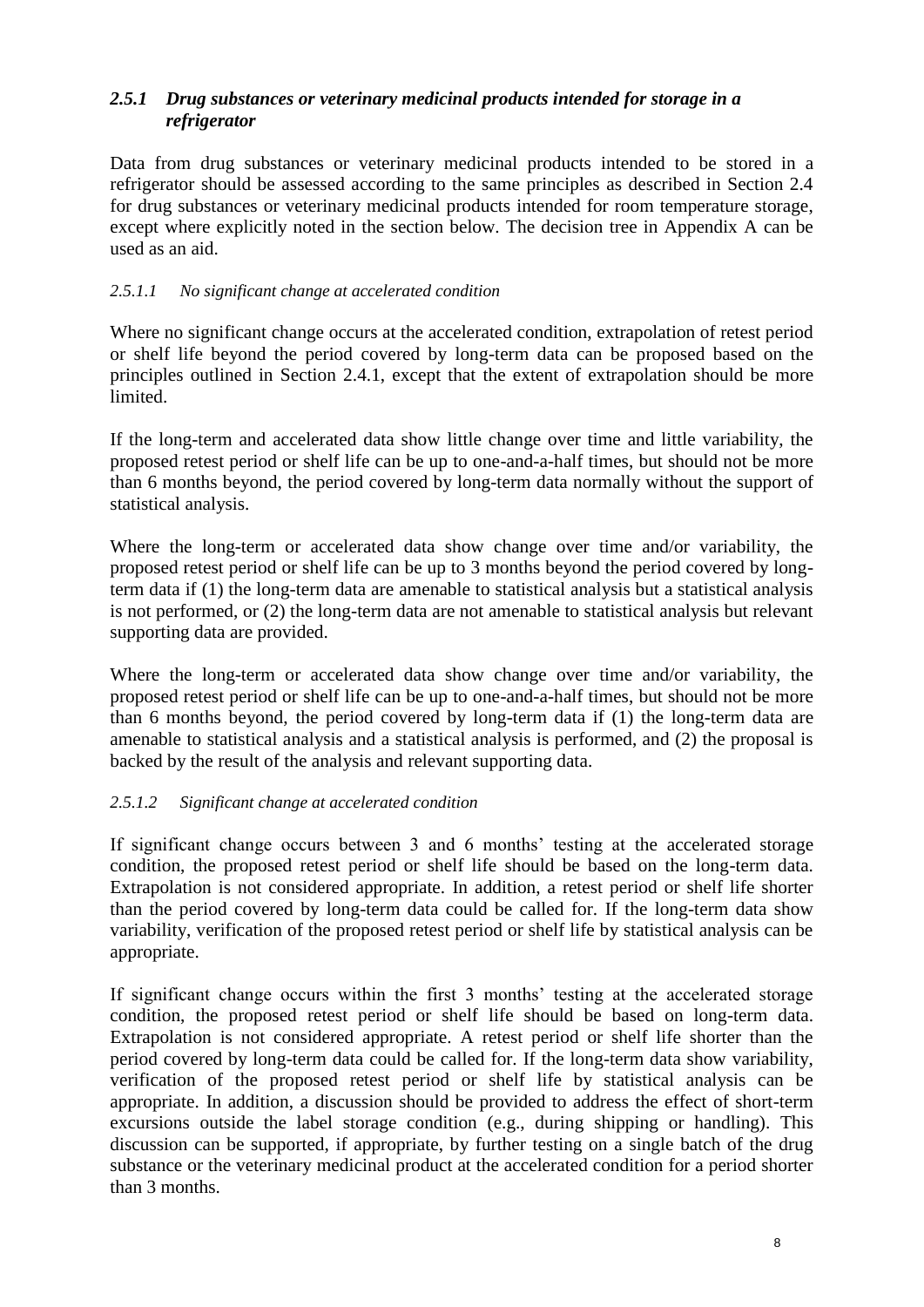## *2.5.2 Drug substances or veterinary medicinal products intended for storage in a freezer*

For drug substances or veterinary medicinal products intended for storage in a freezer, the retest period or shelf life should be based on long-term data. In the absence of an accelerated storage condition for drug substances or veterinary medicinal products intended to be stored in a freezer, testing on a single batch at an elevated temperature (e.g.,  $5^{\circ}C \pm 3^{\circ}C$  or  $25^{\circ}C \pm 3^{\circ}C$  $2^{\circ}$ C) for an appropriate time period should be conducted to address the effect of short-term excursions outside the proposed label storage condition (e.g., during shipping or handling).

## *2.5.3 Drug substances or veterinary medicinal products intended for storage below -20°C*

For drug substances or veterinary medicinal products intended for storage below -20°C, the retest period or shelf life should be based on long-term data and should be assessed on a caseby-case basis.

#### **2.6 General Statistical Approaches**

Where applicable, an appropriate statistical method should be employed to analyze the longterm primary stability data in an original application. The purpose of this analysis is to establish, with a high degree of confidence, a retest period or shelf life during which a quantitative attribute will remain within acceptance criteria for all future batches manufactured, packaged, and stored under similar circumstances.

In cases where a statistical analysis was employed to evaluate long-term data due to a change over time and/or variability, the same statistical method should also be used to analyse data from commitment batches to verify or extend the originally approved retest period or shelf life.

Regression analysis is considered an appropriate approach to evaluating the stability data for a quantitative attribute and establishing a retest period or shelf life. The nature of the relationship between an attribute and time will determine whether data should be transformed for linear regression analysis. The relationship can be represented by a linear or non-linear function on an arithmetic or logarithmic scale. In some cases, a non-linear regression can better reflect the true relationship.

An appropriate approach to retest period or shelf life estimation is to analyze a quantitative attribute (e.g., assay, degradation products) by determining the earliest time at which the 95 percent confidence limit for the mean intersects the proposed acceptance criterion.

For an attribute known to decrease with time, the lower one-sided 95 percent confidence limit should be compared to the acceptance criterion. For an attribute known to increase with time, the upper one-sided 95 percent confidence limit should be compared to the acceptance criterion. For an attribute that can either increase or decrease, or whose direction of change is not known, two-sided 95 percent confidence limits should be calculated and compared to the upper and lower acceptance criteria.

The statistical method used for data analysis should take into account the stability study design to provide a valid statistical inference for the estimated retest period or shelf life. The approach described above can be used to estimate the retest period or shelf life for a single batch or for multiple batches when the data are combined after an appropriate statistical test. Examples of statistical approaches to the analysis of stability data from single or multi-factor,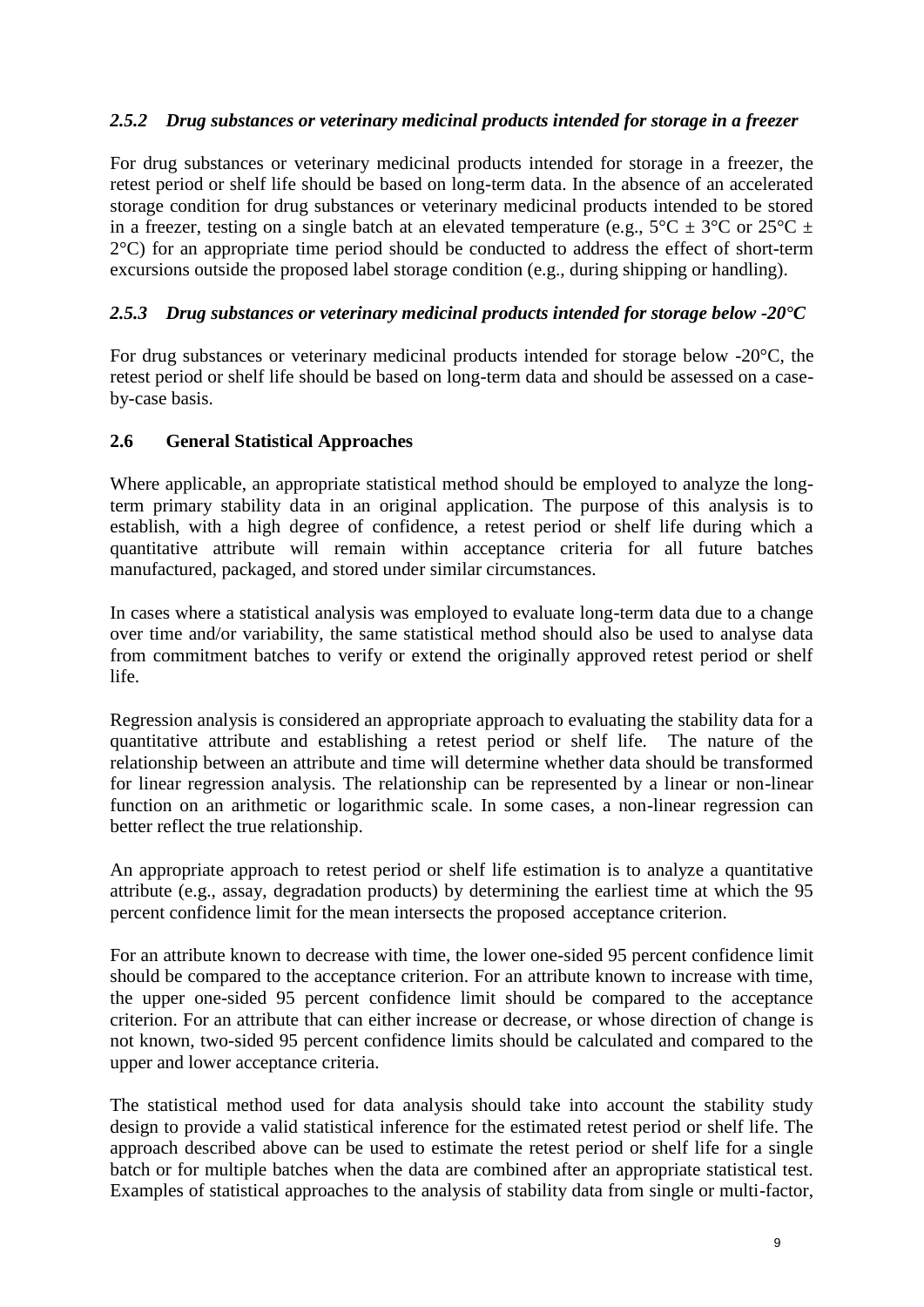full- or reduced-design studies are included in Appendix B. References to current literature sources can be found in Appendix B.6.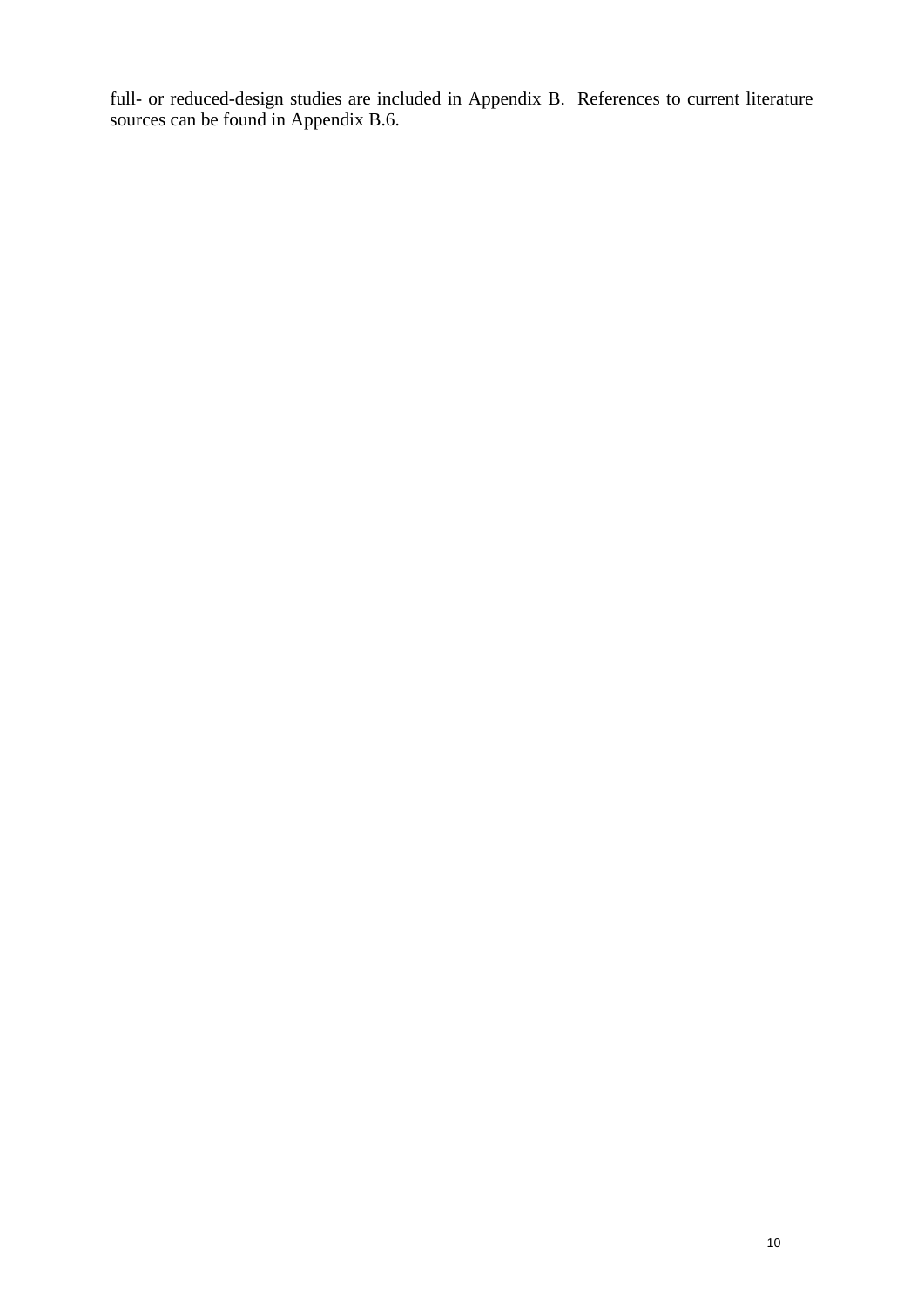#### 3. APPENDICES

#### **Appendix A: Decision Tree for Data Evaluation for Retest Period or Shelf Life Estimation for Drug Substances or Veterinary Medicinal Products (excluding Frozen Products)**

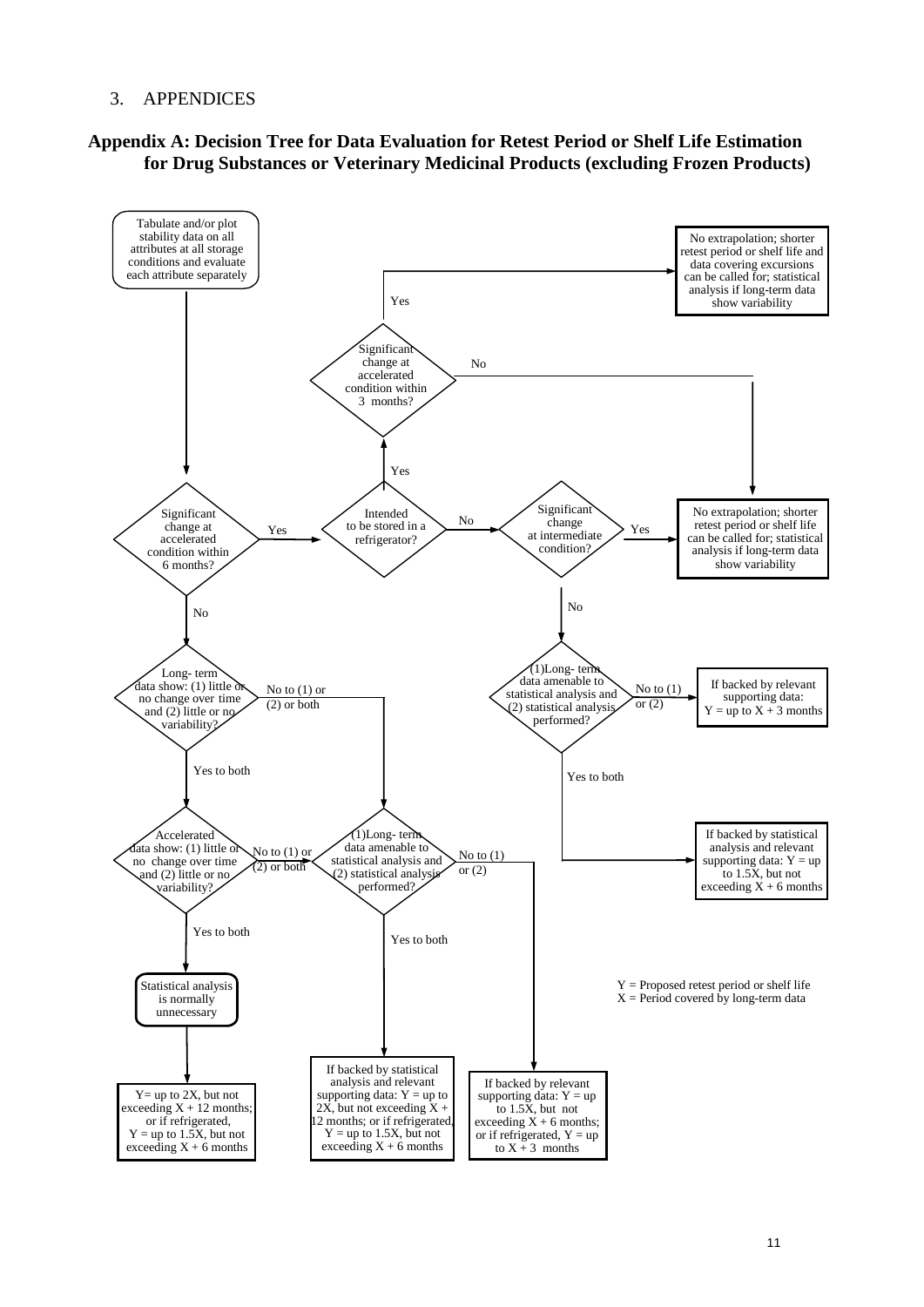## **Appendix B: Examples of Statistical Approaches to Stability Data Analysis**

Linear regression, poolability tests, and statistical modeling, described below, are examples of statistical methods and procedures that can be used in the analysis of stability data that are amenable to statistical analysis for a quantitative attribute for which there is a proposed acceptance criterion.

## **B.1 Data Analysis for a Single Batch**

In general, the relationship between certain quantitative attributes and time is assumed to be linear<sup>1</sup>. Figure 1 shows the regression line for assay of a veterinary medicinal product with upper and lower acceptance criteria of 105 percent and 95 percent of label claim, respectively, with 12 months of long-term data and a proposed shelf life of 24 months. In this example, two-sided 95 percent confidence limits for the mean are applied because it is not known ahead of time whether the assay would increase or decrease with time (e.g., in the case of an aqueous-based product packaged in a semi-permeable container). The lower confidence limit intersects the lower acceptance criterion at 30 months, while the upper confidence limit does not intersect with the upper acceptance criterion until later. Therefore, the proposed shelf life of 24 months can be supported by the statistical analysis of the assay, provided the recommendations in Sections 2.4 and 2.5 are followed.

When data for an attribute with only an upper or a lower acceptance criterion are analyzed, the corresponding one-sided 95 percent confidence limit for the mean is recommended. Figure 2 shows the regression line for a degradation product in a veterinary medicinal product with 12 months of long-term data and a proposed shelf life of 24 months, where the acceptance criterion is not more than 1.4 percent. The upper one-sided 95 percent confidence limit for the mean intersects the acceptance criterion at 31 months. Therefore, the proposed shelf life of 24 months can be supported by statistical analysis of the degradation product data, provided the recommendations in Sections 2.4 and 2.5 are followed.

If the above approach is used, the mean value of the quantitative attribute (e.g., assay, degradation products) can be expected to remain within the acceptance criteria through the end of the retest period or shelf life at a confidence level of 95 percent.

The approach described above can be used to estimate the retest period or shelf life for a single batch, individual batches, or multiple batches when combined after appropriate statistical tests described in Sections B.2 through B.5.

#### **B.2 Data Analysis for One-Factor, Full-Design Studies**

For a drug substance or for a veterinary medicinal product available in a single strength and a single container size and/or fill, the retest period or shelf life is generally estimated based on the stability data from a minimum of three batches. When analyzing data from such onefactor, batch-only, full-design studies, two statistical approaches can be considered.

The objective of the first approach is to determine whether the data from all batches support the proposed retest period or shelf life.

The objective of the second approach, testing for poolability, is to determine whether the data from different batches can be combined for an overall estimate of a single retest period or shelf life.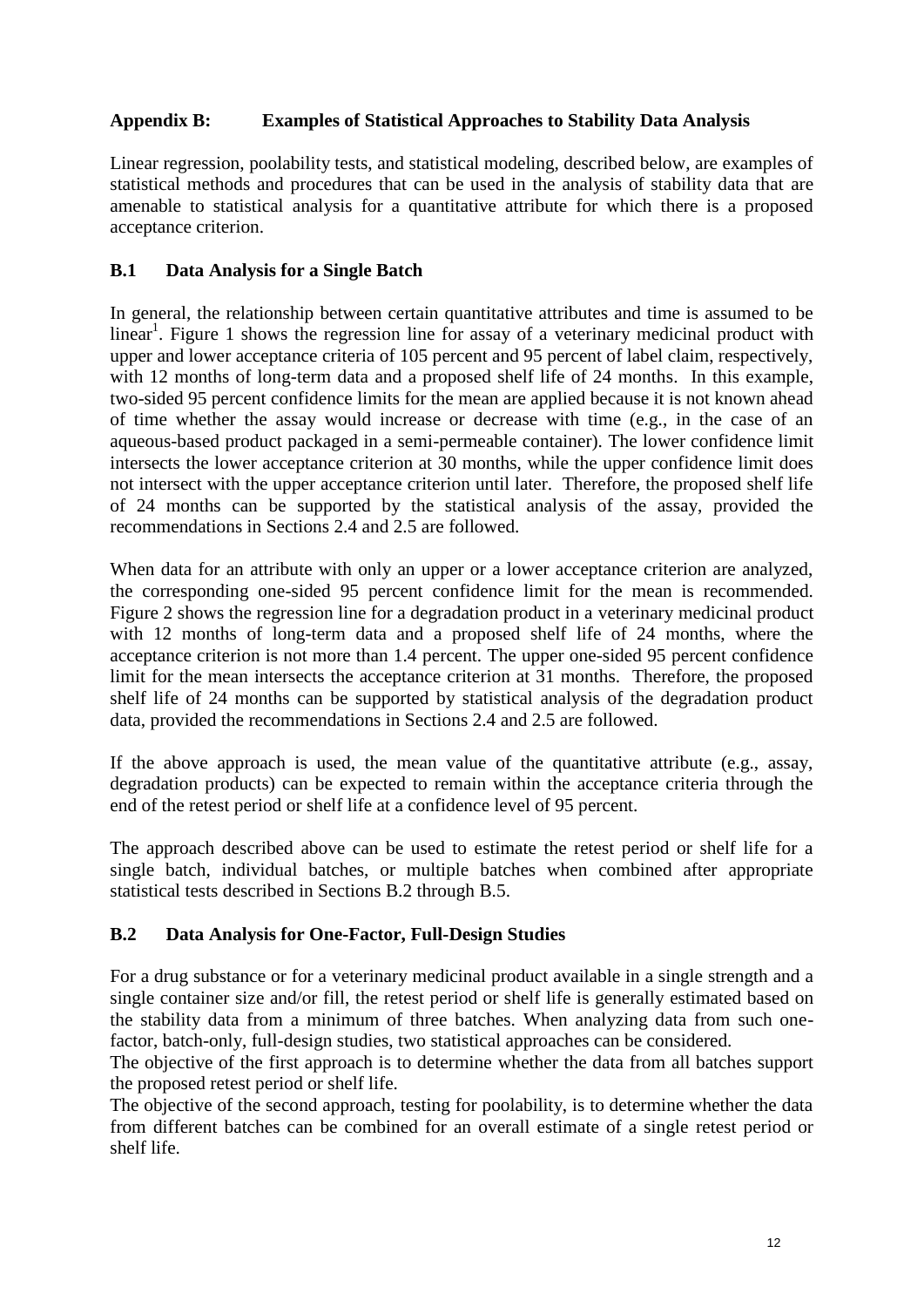## **B.2.1 Evaluating whether all batches support the proposed retest period or shelf life**

The objective of this approach is to evaluate whether the estimated retest periods or shelf lives from all batches are longer than the one proposed. Retest periods or shelf lives for individual batches should first be estimated using the procedure described in Section B.1 with individual intercepts, individual slopes, and the pooled mean square error calculated from all batches. If each batch has an estimated retest period or shelf life longer than that proposed, the proposed retest period or shelf life will generally be considered appropriate, as long as the guidance for extrapolation in Sections 2.4 and 2.5 is followed. There is generally no need to perform poolability tests or identify the most reduced model. If, however, one or more of the estimated retest periods or shelf lives are shorter than that proposed, poolability tests can be performed to determine whether the batches can be combined to estimate a longer retest period or shelf life.

Alternatively, the above approach can be taken during the pooling process described in Section B.2.2. If the regression lines for the batches are found to have a common slope and the estimated retest periods or shelf lives based on the common slope and individual intercepts are all longer than the proposed retest period or shelf life, there is generally no need to continue to test the intercepts for poolability.

## **B.2.2 Testing for poolability of batches**

#### *B.2.2.1 Analysis of covariance*

Before pooling the data from several batches to estimate a retest period or shelf life, a preliminary statistical test should be performed to determine whether the regression lines from different batches have a common slope and a common time-zero intercept. Analysis of covariance (ANCOVA) can be employed, where time is considered the covariate, to test the differences in slopes and intercepts of the regression lines among batches. Each of these tests should be conducted using a significance level of 0.25 to compensate for the expected low power of the design due to the relatively limited sample size in a typical formal stability study.

If the test rejects the hypothesis of equality of slopes (i.e., if there is a significant difference in slopes among batches), it is not considered appropriate to combine the data from all batches. The retest periods or shelf lives for individual batches in the stability study can be estimated by applying the approach described in Section B.1 using individual intercepts and individual slopes and the pooled mean square error calculated from all batches. The shortest estimate among the batches should be chosen as the retest period or shelf life for all batches.

If the test rejects the hypothesis of equality of intercepts but fails to reject that the slopes are equal (i.e., if there is a significant difference in intercepts but no significant difference in slopes among the batches), the data can be combined for the purpose of estimating the common slope. The retest periods or shelf lives for individual batches in the stability study should be estimated by applying the approach described in Section B.1, using the common slope and individual intercepts. The shortest estimate among the batches should be chosen as the retest period or shelf life for all batches.

If the tests for equality of slopes and equality of intercepts do not result in rejection at a level of significance of 0.25 (i.e., if there is no significant difference in slope and intercepts among the batches), the data from all batches can be combined. A single retest period or shelf life can be estimated from the combined data by using the approach described in Section B.1 and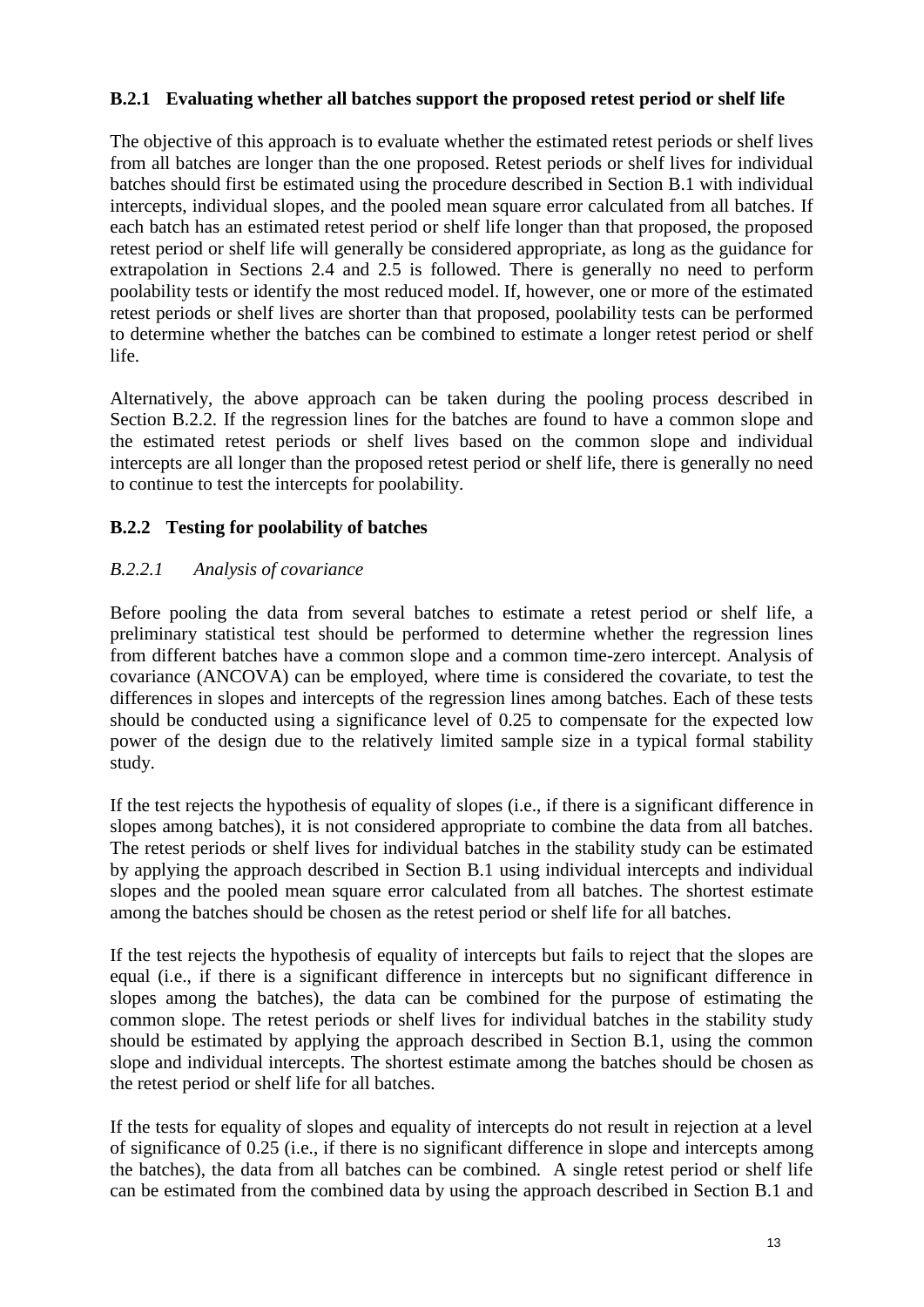applied to all batches. The estimated retest period or shelf life from the combined data is usually longer than that from individual batches because the width of the confidence limit(s) for the mean will become narrower as the amount of data increases when batches are combined.

The pooling tests described above should be performed in a proper order such that the slope terms are tested before the intercept terms. The most reduced model (i.e., individual slopes, common slope with individual intercepts, or common slope with common intercept, as appropriate) can be selected for retest period or shelf life estimation.

## *B.2.2.2 Other methods*

Statistical procedures<sup>2-6</sup> other than those described above can be used in retest period or shelf life estimation. For example, if it is possible to decide in advance the acceptable difference in slope or in mean retest period or shelf life among batches, an appropriate procedure for assessing the equivalence in slope or in mean retest period or shelf life can be used to determine the data poolability. However, such a procedure should be prospectively defined, evaluated, and justified and, where appropriate, discussed with the regulatory authority. A simulation study can be useful, if applicable, to demonstrate that the statistical properties of the alternative procedure selected are appropriate<sup>7</sup>.

#### **B.3 Data Analysis for Multi-Factor, Full-Design Studies**

The stability of the veterinary medicinal product could differ to a certain degree among different factor combinations in a multi-factor, full-design study. Two approaches can be considered when analyzing such data.

The objective of the first approach is to determine whether the data from all factor combinations support the proposed shelf life.

The objective of the second approach, testing for poolability, is to determine whether the data from different factor combinations can be combined for an overall estimate of a single shelf life.

#### **B.3.1 Evaluating whether all factor combinations support the proposed shelf life**

The objective of this approach is to evaluate whether the estimated shelf lives from all factor combinations are longer than the one proposed. A statistical model that includes all appropriate factors and factor combinations should be constructed as described in Section B.3.2.2.1, and the shelf life should be estimated for each level of each factor and factor combination.

If all shelf lives estimated by the original model are longer than the proposed shelf life, further model building is considered unnecessary and the proposed shelf life will generally be appropriate as long as the guidance in Sections 2.4 and 2.5 is followed. If one or more of the estimated shelf lives fall short of the proposed shelf life, model building as described in Section B.3.2.2.1 can be employed. However, it is considered unnecessary to identify the final model before evaluating whether the data support the proposed shelf life. Shelf lives can be estimated at each stage of the model building process, and if all shelf lives at any stage are longer than the one proposed, further attempts to reduce the model are considered unnecessary.

This approach can simplify the data analysis of a complicated multi-factor stability study compared to the data analysis described in Section B.3.2.2.1.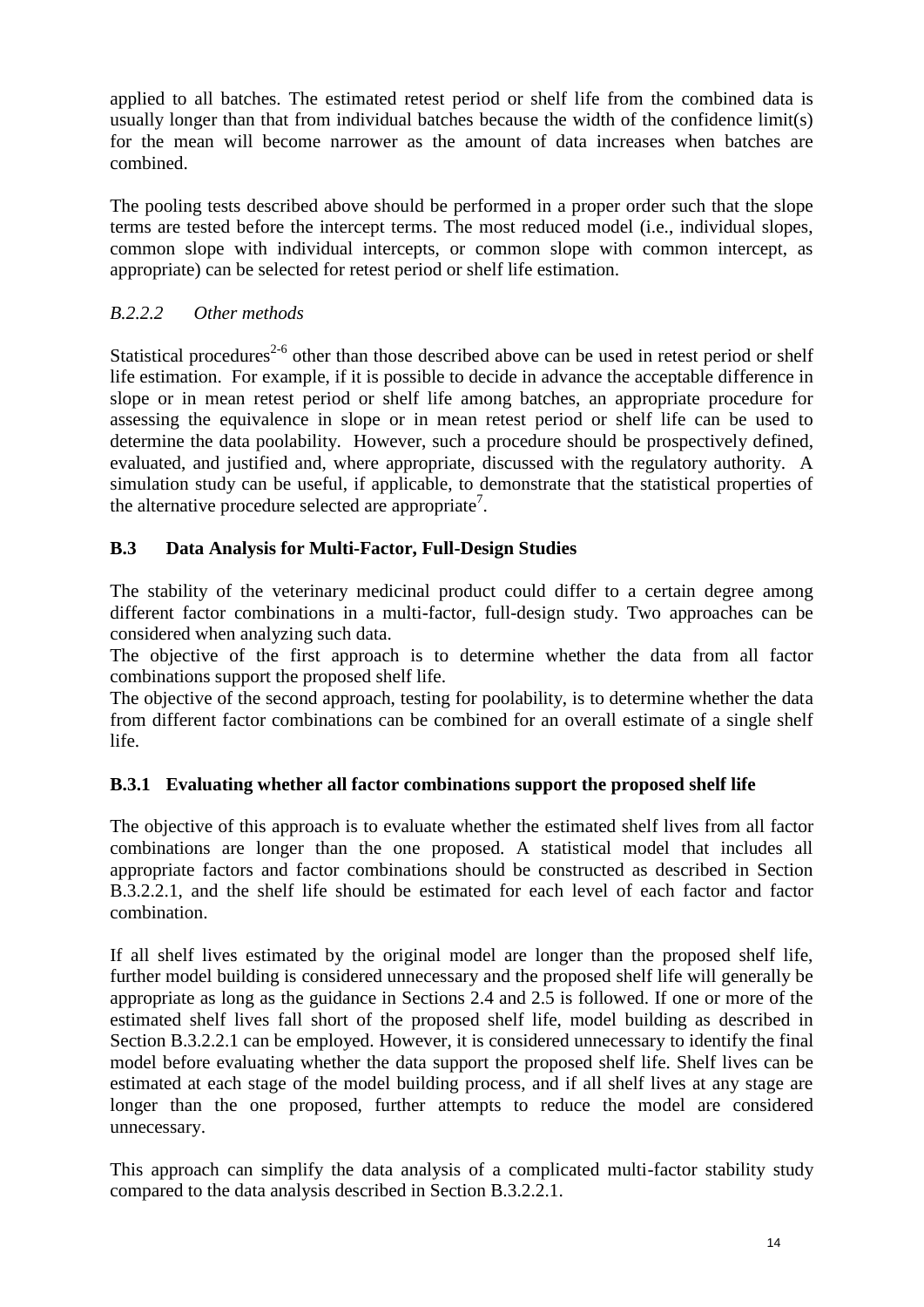## **B.3.2 Testing for poolability**

The stability data from different combinations of factors should not be combined unless supported by statistical tests for poolability.

## B.3.2.1 Testing for poolability of batch factor only

If each factor combination is considered separately, the stability data can be tested for poolability of batches only, and the shelf life for each non-batch factor combination can be estimated separately by applying the procedure described in Section B.2. For example, for a veterinary medicinal product available in two strengths and four container sizes, eight sets of data from the 2x4 strength-size combinations can be analyzed and eight separate shelf lives should be estimated accordingly. If a single shelf life is desired, the shortest estimated shelf life among all factor combinations should become the shelf life for the product. However, this approach does not take advantage of the available data from all factor combinations, thus generally resulting in shorter shelf lives than does the approach in Section B.3.2.2.

#### B.3.2.2 Testing for poolability of all factors and factor combinations

If the stability data are tested for poolability of all factors and factor combinations and the results show that the data can be combined, a single shelf life longer than that estimated based on individual factor combinations is generally obtainable. The shelf life is longer because the width of the confidence limit(s) for the mean will become narrower as the amount of data increases when batches, strengths, container sizes and/or fills, etc. are combined.

## *B.3.2.2.1 Analysis of covariance*

Analysis of covariance can be employed to test the difference in slopes and intercepts of the regression lines among factors and factor combinations<sup>7, 8</sup>. The purpose of the procedure is to determine whether data from multiple factor combinations can be combined for the estimation of a single shelf life.

The full statistical model should include the intercept and slope terms of all main effects and interaction effects and a term reflecting the random error of measurement. If it can be justified that the higher order interactions are very small, there is generally no need to include these terms in the model. In cases where the analytical results at the initial time point are obtained from the finished dosage form prior to its packaging, the container intercept term can be excluded from the full model because the results are common among the different container sizes and/or fills.

The tests for poolability should be specified to determine whether there are statistically significant differences among factors and factor combinations. Generally, the pooling tests should be performed in a proper order such that the slope terms are tested before the intercept terms and the interaction effects are tested before the main effects. For example, the tests can start with the slope and then the intercept terms of the highest order interaction, and proceed to the slope and then the intercept terms of the simple main effects. The most reduced model, obtained when all remaining terms are found to be statistically significant, can be used to estimate the shelf lives.

All tests should be conducted using appropriate levels of significance. It is recommended that a significance level of 0.25 be used for batch-related terms, and a significance level of 0.05 be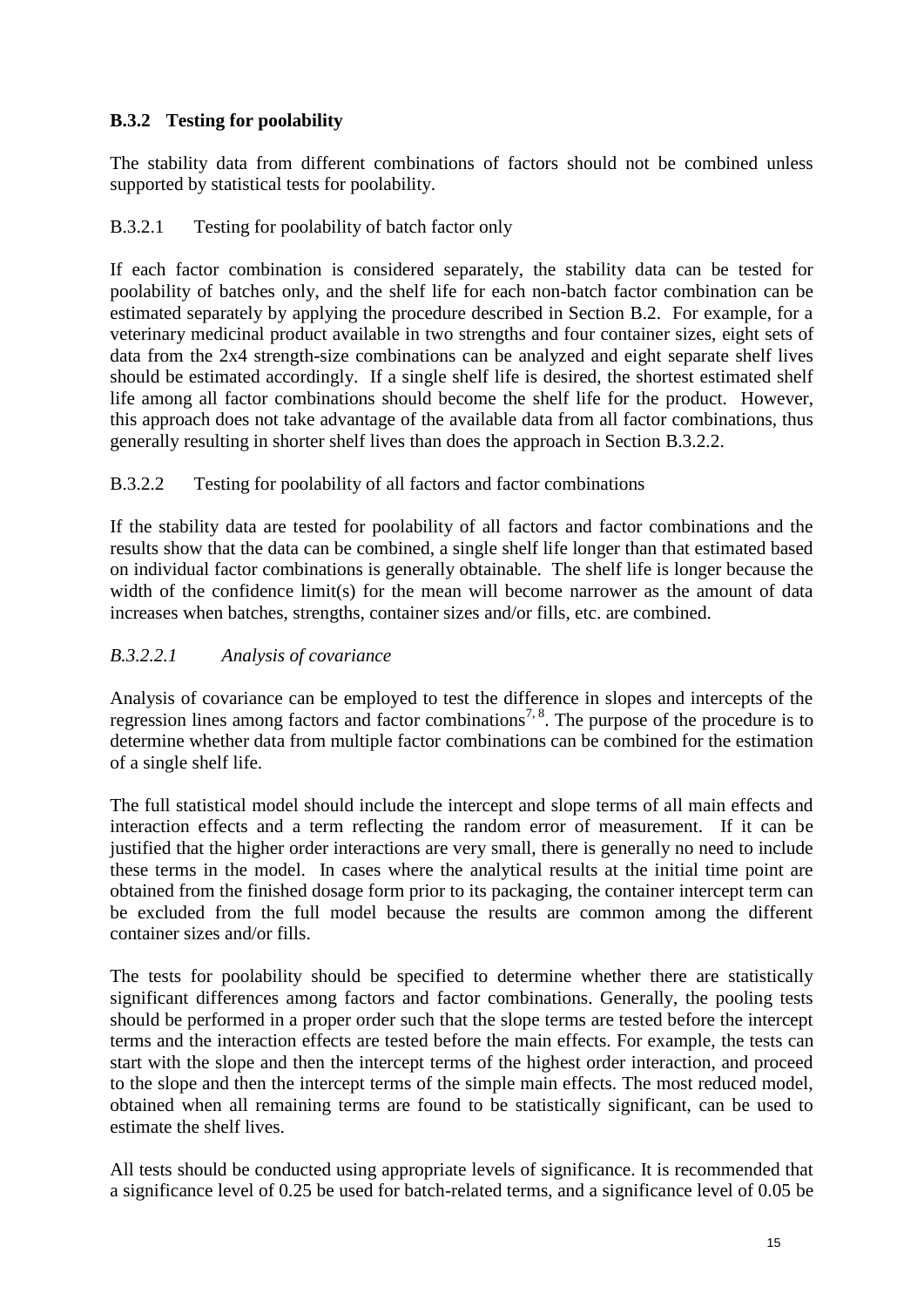used for non-batch-related terms. If the tests for poolability show that the data from different factor combinations can be combined, the shelf life can be estimated according to the procedure described in Section B.1 using the combined data.

If the tests for poolability show that the data from certain factors or factor combinations should not be combined, either of two alternatives can be applied: (1) a separate shelf life can be estimated for each level of the factors and of the factor combinations remaining in the model; or (2) a single shelf life can be estimated based on the shortest estimated shelf life among all levels of factors and factor combinations remaining in the model.

## *B.3.2.2.2 Other methods*

Alternative statistical procedures<sup>2-6</sup> to those described above can be applied. For example, an appropriate procedure for assessing the equivalence in slope or in mean shelf life can be used to determine the data poolability. However, such a procedure should be prospectively defined, evaluated, properly justified, and, where appropriate, discussed with the regulatory authority. A simulation study can be useful, if applicable, to demonstrate that the statistical properties of the alternative procedure selected are appropriate<sup>7</sup>.

# **B.4 Data Analysis For Bracketing Design Studies**

The statistical procedures described in Section B.3 can be applied to the analysis of stability data obtained from a bracketing design study. For example, for a veterinary medicinal product available in three strengths (S1, S2, and S3) and three container sizes (P1, P2, and P3) and studied according to a bracketing design where only the two extremes of the container sizes (P1 and P3) are tested, six sets of data from the 3x2 strength-size combinations will be obtained. The data can be analyzed separately for each of the six combinations for shelf life estimation according to Section B.3.2.1, or tested for poolability prior to shelf life estimation according to Section B.3.2.2.

The bracketing design assumes that the stability of the intermediate strengths or sizes is represented by the stability at the extremes. If the statistical analysis indicates that the stability of the extreme strengths or sizes is different, the intermediate strengths or sizes should be considered no more stable than the least stable extreme. For example, if P1 from the above bracketing design is found to be less stable than P3, the shelf life for P2 should not exceed that for P1. No interpolation between P1 and P3 should be considered.

## **B.5 Data Analysis For Matrixing Design Studies**

A matrixing design has only a fraction of the total number of samples tested at any specified time point. Therefore, it is important to ascertain that all factors and factor combinations that can have an impact on shelf life estimation have been appropriately tested. For a meaningful interpretation of the study results and shelf life estimation, certain assumptions should be made and justified. For instance, the assumption that the stability of the samples tested represents the stability of all samples should be valid. In addition, if the design is not balanced, some factors or factor interactions might not be estimable. Furthermore, for different levels of factor combinations to be poolable, it might have to be assumed that the higher order factor interactions are negligible. Because it is usually impossible to statistically test the assumption that the higher order terms are negligible, a matrixing design should be used only when it is reasonable to assume that these interactions are indeed very small, based on supporting data.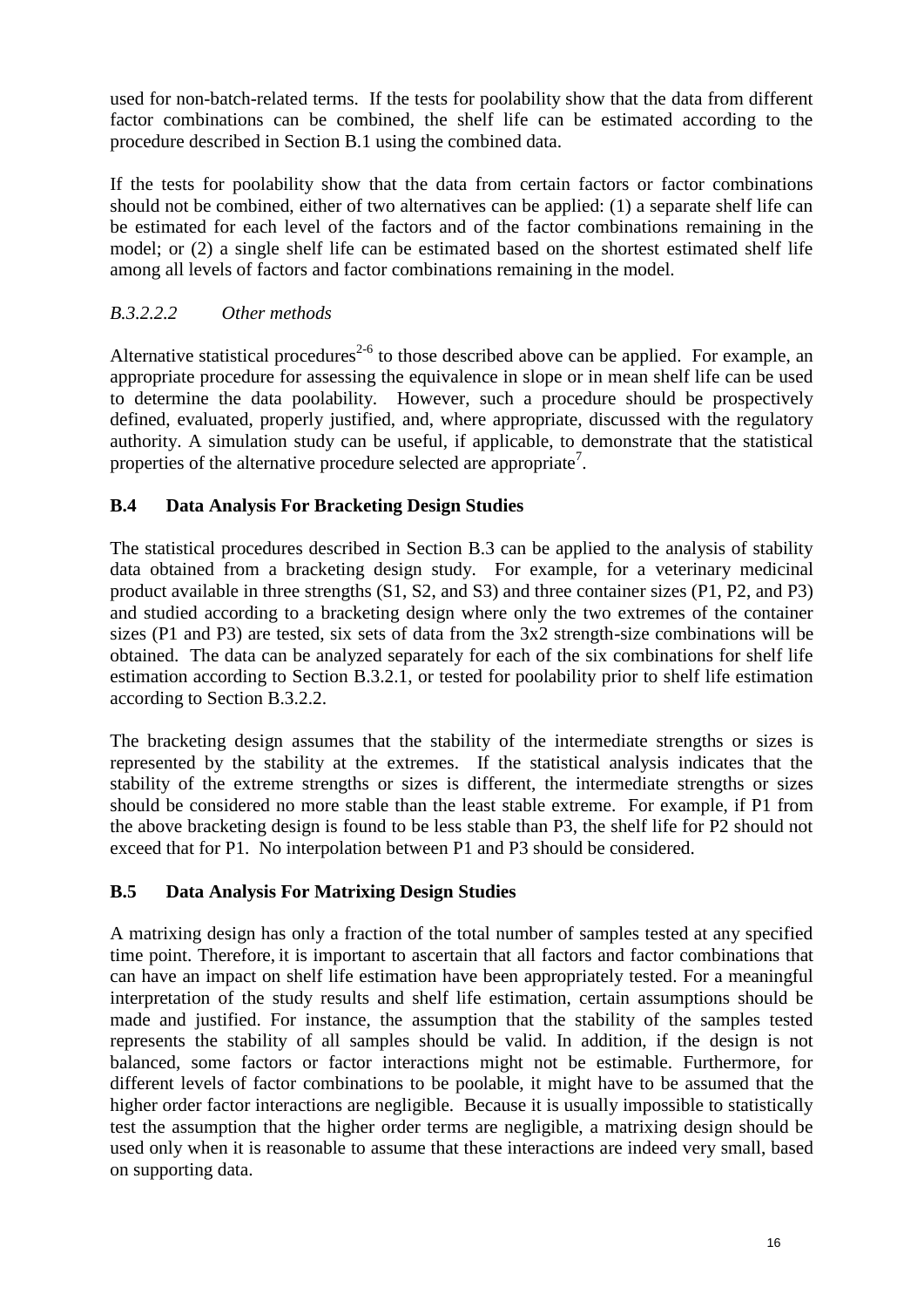The statistical procedure described in Section B.3 can be applied to the analysis of stability data obtained from a matrixing design study. The statistical analysis should clearly identify the procedure and assumptions used. For instance, the assumptions underlying the model in which interaction terms are negligible should be stated. If a preliminary test is performed for the purpose of eliminating factor interactions from the model, the procedure used should be provided and justified. The final model on which the estimation of shelf life will be based should be stated. The estimation of shelf life should be performed for each of the terms remaining in the model. The use of a matrixing design can result in an estimated shelf life shorter than that resulting from a full design.

Where bracketing and matrixing are combined in one design, the statistical procedure described in Section B.3 can be applied.

#### **B.6 References**

1. Carstensen, J.T., "Stability and Dating of Solid Dosage Forms" *Pharmaceutics of Solids and Solid Dosage Forms*, Wiley-Interscience, 182-185, 1977

2. Ruberg, S.J. and Stegeman, J.W., "Pooling Data for Stability Studies: Testing the Equality of Batch Degradation Slopes" *Biometrics*, 47:1059-1069, 1991

3. Ruberg, S.J. and Hsu, J.C., "Multiple Comparison Procedures for Pooling Batches in Stability Studies" *Technometrics*, 34:465-472, 1992

4. Shao, J. and Chow, S.C., "Statistical Inference in Stability Analysis" *Biometrics*, 50:753-763, 1994

5. Murphy, J.R. and Weisman, D., "Using Random Slopes for Estimating Shelf-life" *Proceedings of American Statistical Association of the Biopharmaceutical Section*, 196-200, 1990

6. Yoshioka, S., Aso, Y, and Kojima, S., "Assessment of Shelf-life Equivalence of Pharmaceutical Products" *Chem. Pharm. Bull.*, 45:1482-1484, 1997

7. Chen, J.J., Ahn, H., and Tsong, Y., "Shelf-life Estimation for Multifactor Stability Studies" *Drug Inf. Journal*, 31:573-587, 1997

8. Fairweather, W., Lin, T.D., and Kelly, R., "Regulatory, Design, and Analysis Aspects of Complex Stability Studies" *J. Pharm. Sci*., 84:1322-1326, 1995